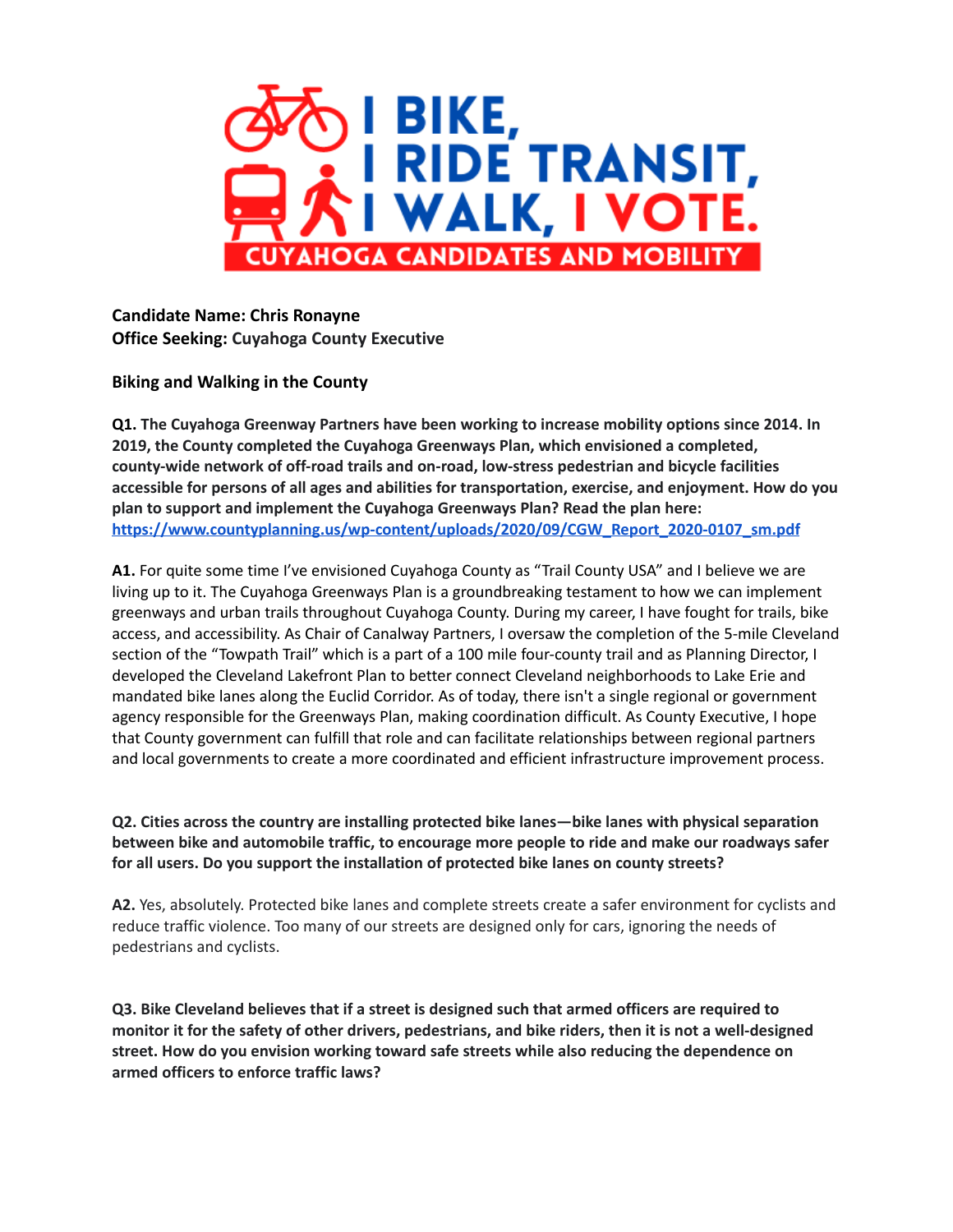**A3.** As County Executive, I will partner with the City of Cleveland in its Vision Zero campaign. Traffic deaths and injuries are preventable and with bold, decisive action we can attain zero traffic deaths. Road design is the first step to building safe streets. Narrower lanes, reduced speed limits, roundabouts, and bike lanes all play a role in building safer streets. As County Executive, I will work with communities around the county to build safer streets for all users. In University Circle we implemented design solutions to slow traffic down without adding law enforcement. Better signage, more bump outs, narrower vehicular cartways all led to slower speeds for cars that invited more modes of transportation on streets.

**Q4. The county receives funds through the State Motor Fuel Tax, State Highway User Fees, Ohio General & Special Revenue allocations, federal programs, and other sources to support local infrastructure projects. Twelve percent of county residents do not have access to a private automobile. How would you access and use county, state, and federal transportation funds to complete the County Greenways Plan, support other active transportation projects, and improve mobility for the residents without a car?**

**A4.** Over 60% of jobs in Cuyahoga County aren't transit accessible and 12% of households don't have access to a car. Our public transportation system in Cuyahoga County is not sufficiently serving our residents. As we transition to a more sustinable economy and a goal of complete communities, where you don't need to get into a car for your daily needs, this needs to be addressed. First, we need to advocate for more funding from the State of Ohio. As County Executive, I will represent 1.2 million people in Cuyahoga County and I will partner with urban counties around the state to increase funding for local infrastructure and public transportation.

I also plan to introduce a Division of Mobility within county government and will work with regional employers on transit-based support for workers and measures to lower or eliminate the cost of public transportation for low income riders. My policies align with Bike Cleveland's Active Transportation Vision and I will work towards making Cuyahoga County the most pedestrian and cyclist friendly county in the Midwest.

**Q5. The City of Cleveland is currently considering an updated Complete & Green Streets Ordinance which would alter the decision-making process and increase transparency around street design to improve the safety of all road users. Over 1,600 Complete Streets policies have been passed nationwide. Would you support a Complete & Green Streets ordinance at the county level? How would you implement this among the municipalities in the county? Read more about Complete Streets here: <https://smartgrowthamerica.org/program/national-complete-streets-coalition/>**

**A5.** I support a Complete & Green Streets ordinance at the county level and will incentivize every one of our 59 municipalities to follow suit. A Complete & Green Streets ordinance will bring transparency, community engagement, and equity considerations into our planning processes. At a County level, we will focus on coordination between cities, education for engineers and planners, and project funding to encourage Complete & Green Streets.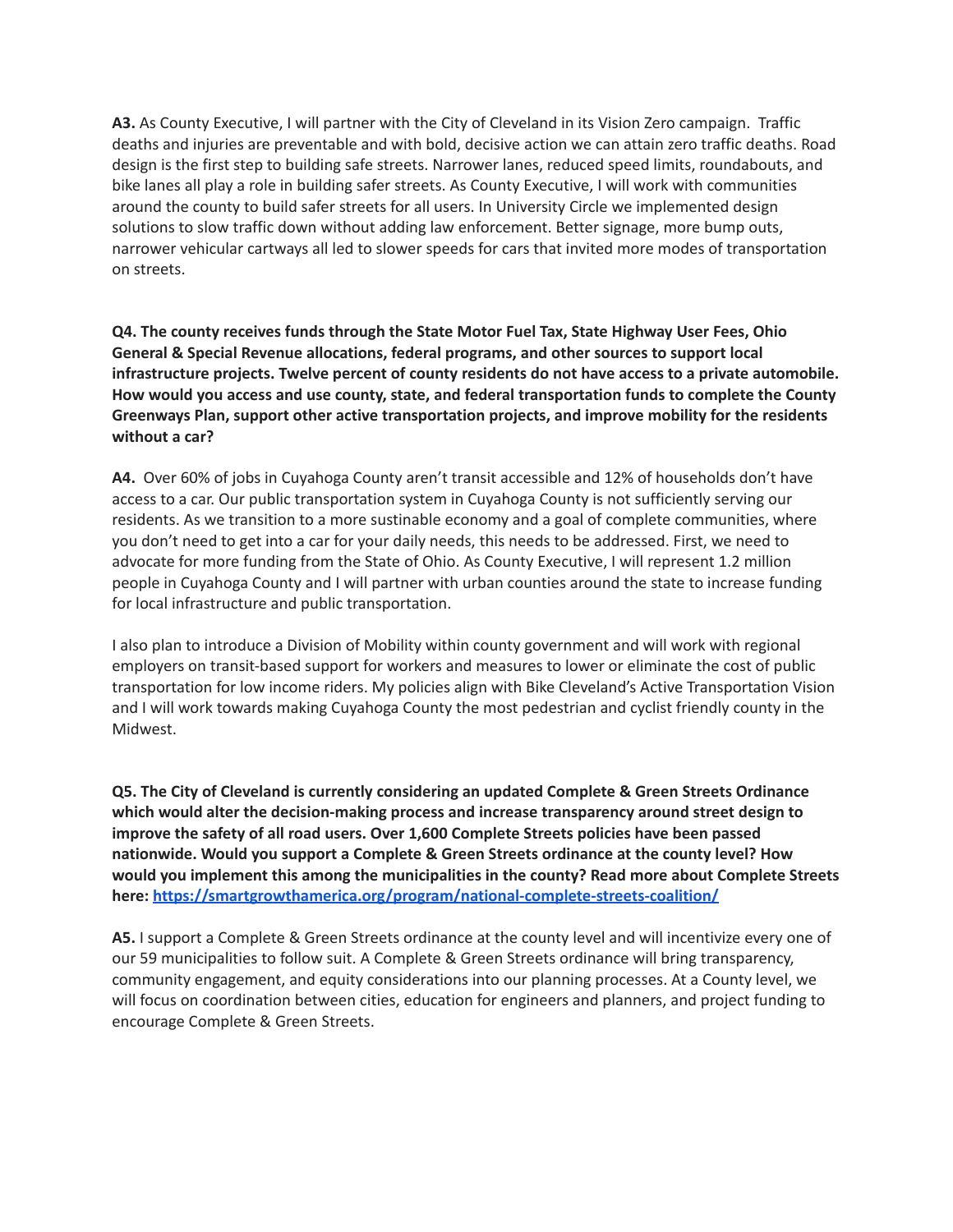## Q6. Bike and scooter share services (Bird, Lime, etc.) are currently only available in a few cities in **Cuyahoga County. Would you support the expansion of bike and scooter-share services across the county to improve access and mobility?**

**A6.** Absolutely. It's important that Cuyahoga County embraces the integration of bike and scooter shared services to improve mobility and access.

## **Public Transit in the County**

**Q7. Transit service reduces emissions, lowers transportation costs, and improves street safety. Nonetheless, over the past 15 years, GCRTA service has been cut nearly 30% while fares have doubled. Cuyahoga County's 2019 Climate Action Plan states as a goal to "return public transit service and** ridership to 2006 levels by 2025" but the county has not taken any action to achieve this. In your **opinion, what actions are needed to increase public transit ridership in Cuyahoga County? Read the county 2019 Climate Action Plan here: <https://www.countyplanning.us/projects/climate-action-plan/>**

**A7.** As County Executive, I will work hard to not only prevent future cuts to the GCRTA budget but to grow it. Residents who are transit-dependent need to be able to trust their transportation system. Here are the first steps I would take:

- Subsidize or reduce transit fares for low-income riders.
- Invest in public transportation infrastructure and improvements to improve transit frequency.
- Work with regional employers on more transit-based support for workers (such as commuter advantage), especially in well served areas like downtown Cleveland and University Circle.
- Advocate for the decriminalization of fare evasion.

**Q8. The HealthLine on Euclid Avenue is GCRTA's highest-ridership bus route. It is also the only Bus Rapid Transit (BRT) route in Northeast Ohio. Opened in 2008, GCRTA originally promoted a 28-minute trip from Public Square to East Cleveland, through University Circle. Due to removal of its proof-of-payment fare system and traffic signal priority, trips now take up to 42 minutes—just as long as the regular bus route it replaced. Will you commit to appointing GCRTA board members to fix the HealthLine and expand faster BRT to more corridors throughout Cuyahoga County? Read more about BRT here:**

## **<https://www.itdp.org/library/standards-and-guides/the-bus-rapid-transit-standard/what-is-brt/>**

**A8.** As Planning Director for the City of Cleveland, I led and finalized the design for the Euclid Corridor Improvement Project, now home to the Healthline, which has since leveraged \$9 billion dollars in community reinvestment. The Healthline is a great asset for our community but has lost its initial purpose: fast and efficient transit. I support restoring the proof-of-payment system and reinstating traffic signal priority. I will appoint GCRTA board members who are focused on these goals.

**Q9. Since 1980, Cuyahoga County has been losing population. Suburban sprawl to neighboring counties has eroded the tax base GCRTA needs in order to provide transit service. As the population spreads out, maintaining the same level of transit service becomes more costly and less productive. How will you proactively integrate land use policies into your transportation agenda and direct growth to places where public transit can be successful?**